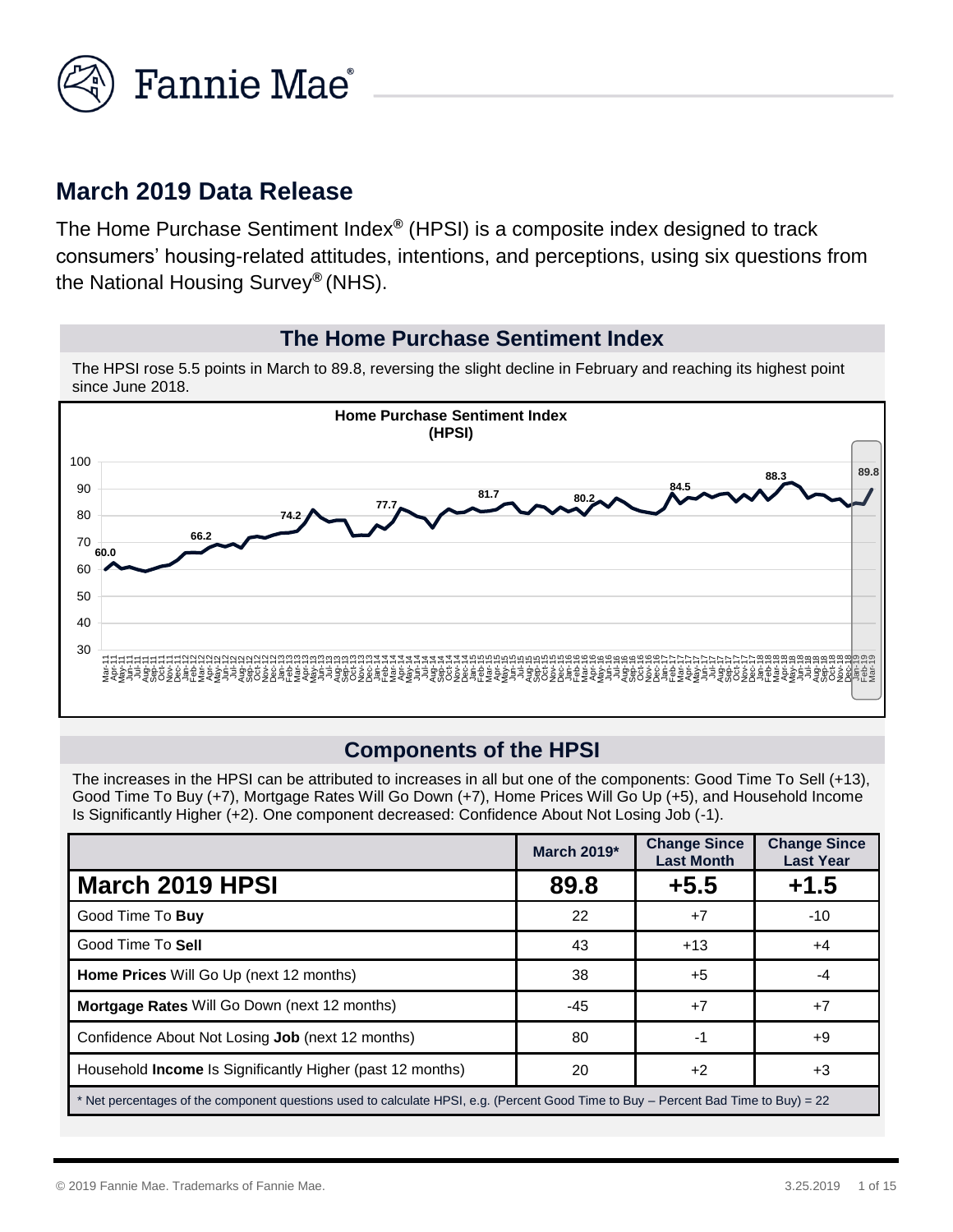

# **Components of the HPSI –** Good/Bad Time to Buy and Sell a Home



In March, the net share of Americans who say it is a good time to buy rose 7 percentage points to 22%.

The net percentage of those who say it is a good time to sell rose sharply to 43%, reaching its highest point since last summer.

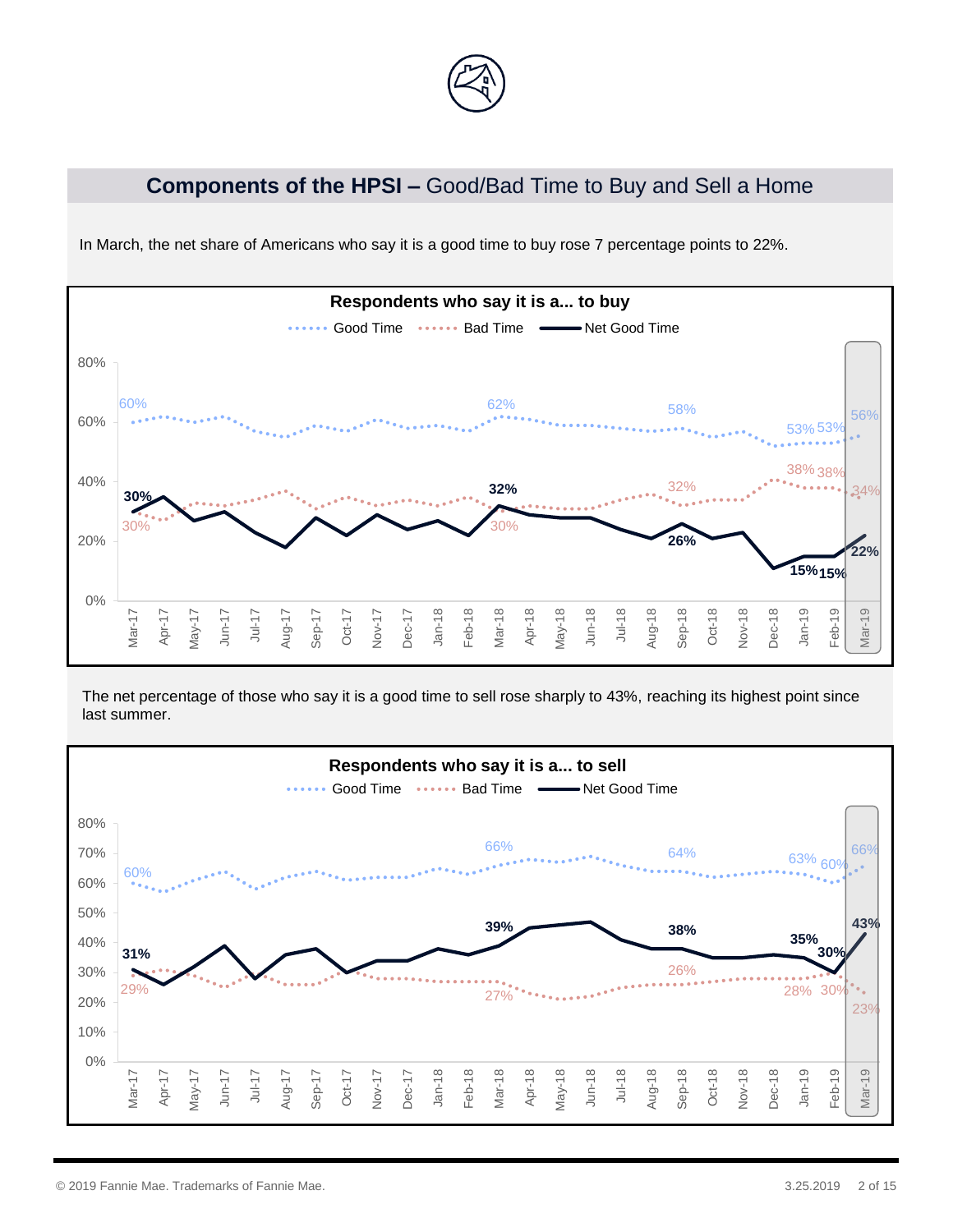# **Components of the HPSI –** Home Price and Mortgage Rate Expectations

The net share of Americans who say home prices will go up rose 5 percentage points to 38%, continuing the upward trend in 2019.



This month, the net share of those who say mortgage rates will go down over the next 12 months rose 7 percentage points to -45%.

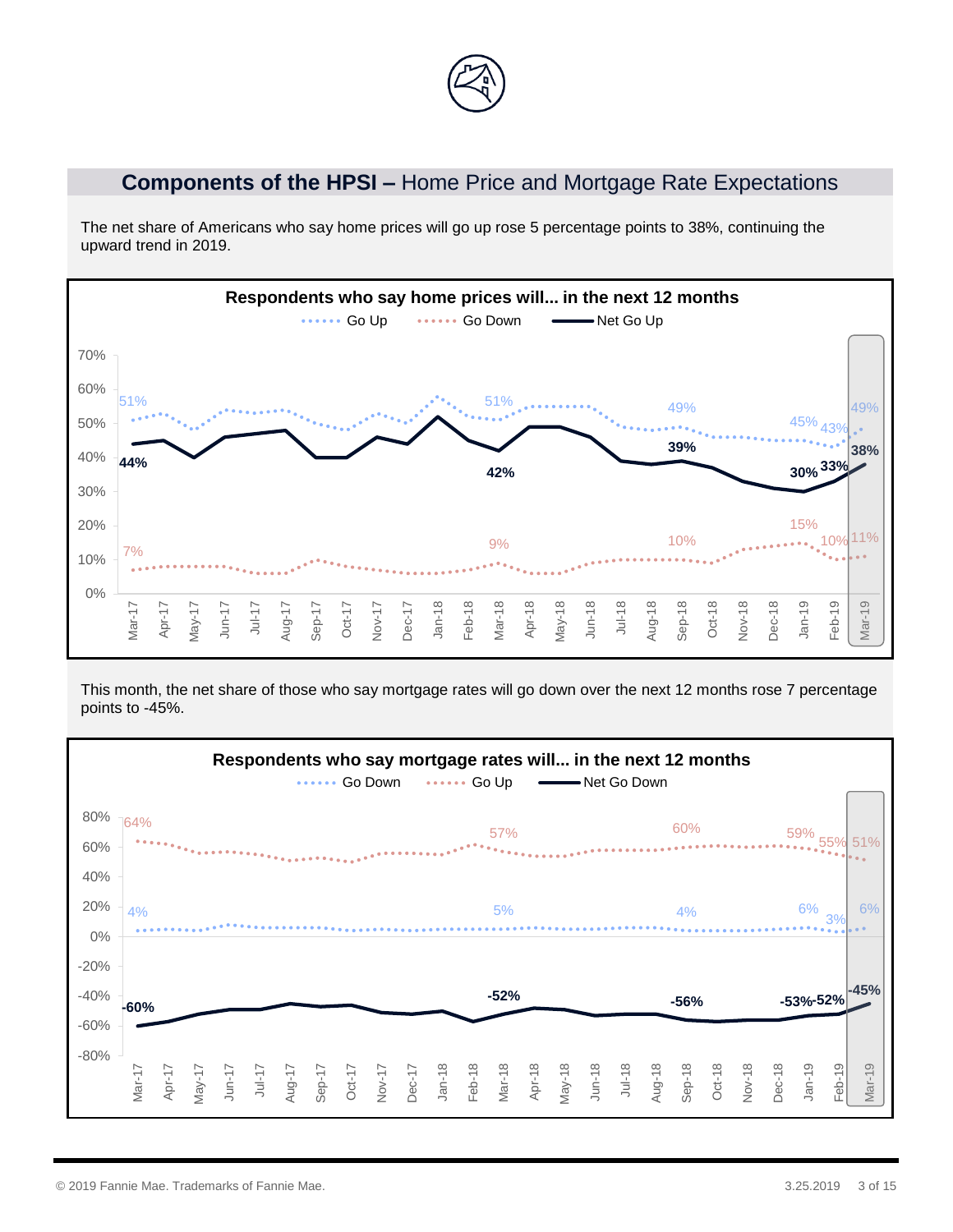

#### **Components of the HPSI –** Job Concerns and Household Incomes

The net share of Americans who say they are not concerned about losing their job fell 1 percentage point from last month's survey high to 80%.



The net share of those who say their household income is significantly higher than it was 12 months ago rose 2 percentage points to 20%.

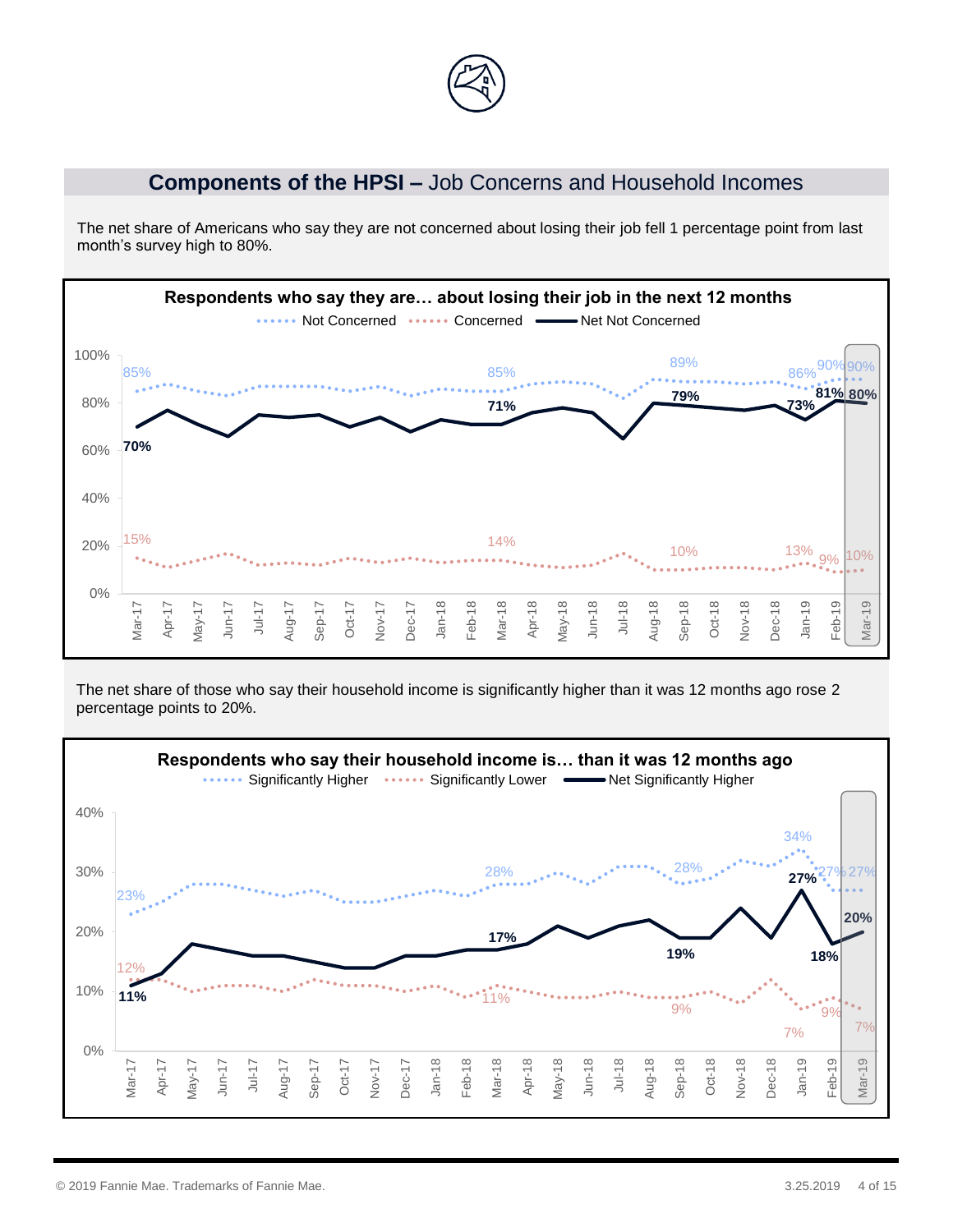

#### **Additional National Housing Survey Key Indicators**

On average, Americans expect rental prices to increase 4.1% over the next 12 months, 0.2 percentage points lower than last month. They expect home prices to rise 2.5% over the next 12 months, matching last month.



The share of Americans who expect home rental prices to go up rose 3 percentage points to 59%, while the share who expect them to stay the same fell 4 percentage points to a survey low of 31%.

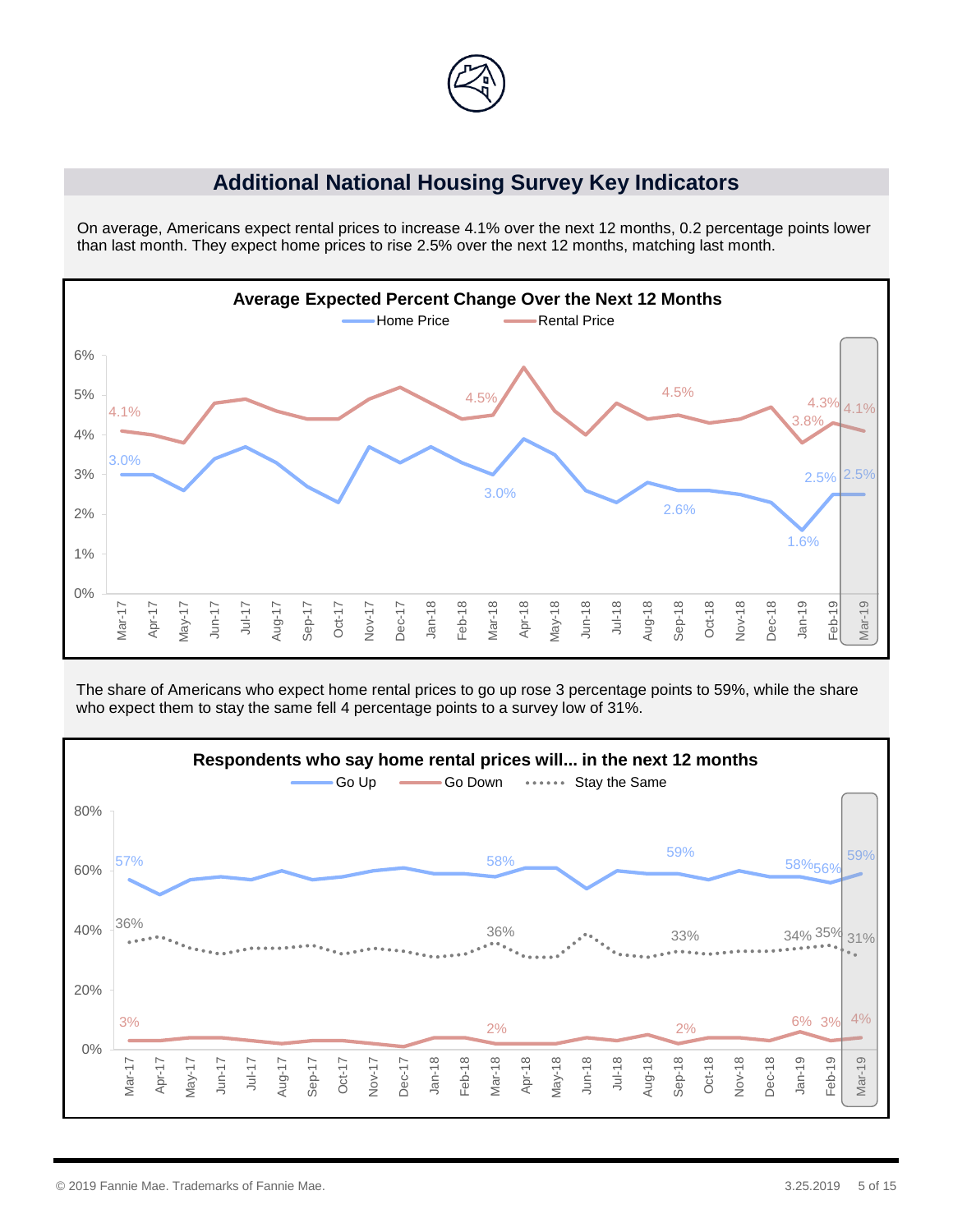

# **Additional National Housing Survey Key Indicators**

The share of Americans who say they would buy if they were going to move rose 4 percentage points to 69%, and the share who say they would rent fell 4 percentage points to 26%.



The share of Americans who say getting a mortgage would be easy or difficult remained unchanged from last month, at 58% and 40% respectively.

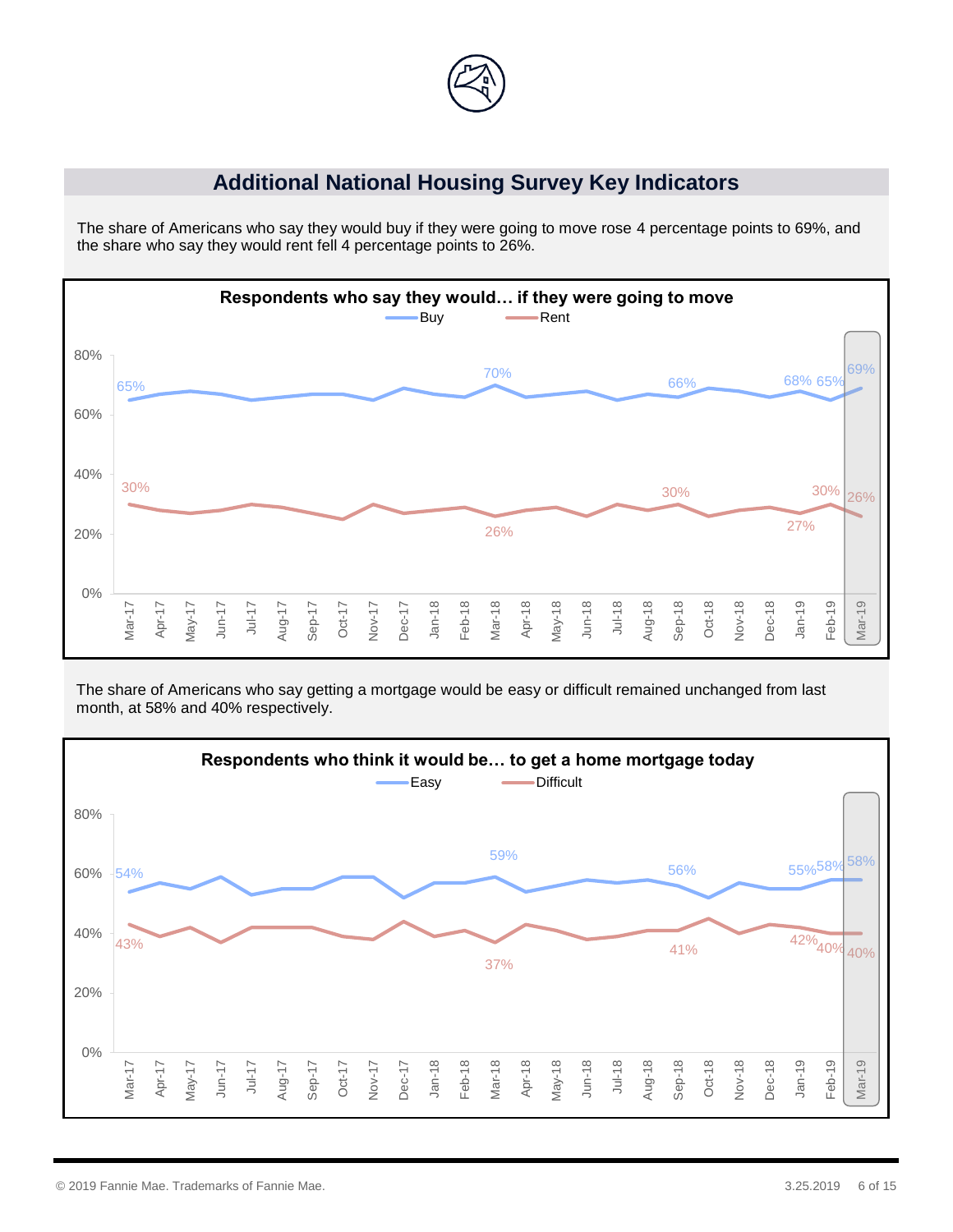

### **Additional National Housing Survey Key Indicators**

The share of Americans who expect their personal financial situations to get better rose 5 percentage points to 50%. The share who expect it to stay the same fell 2 percentage points to 40%, while the share who expect it to get worse fell 2 percentage points to 10%.



The share of Americans who say the economy is on the right track fell 1 percentage point to 51% while the share who say it is on the wrong track rose 1 percentage point to 39%.

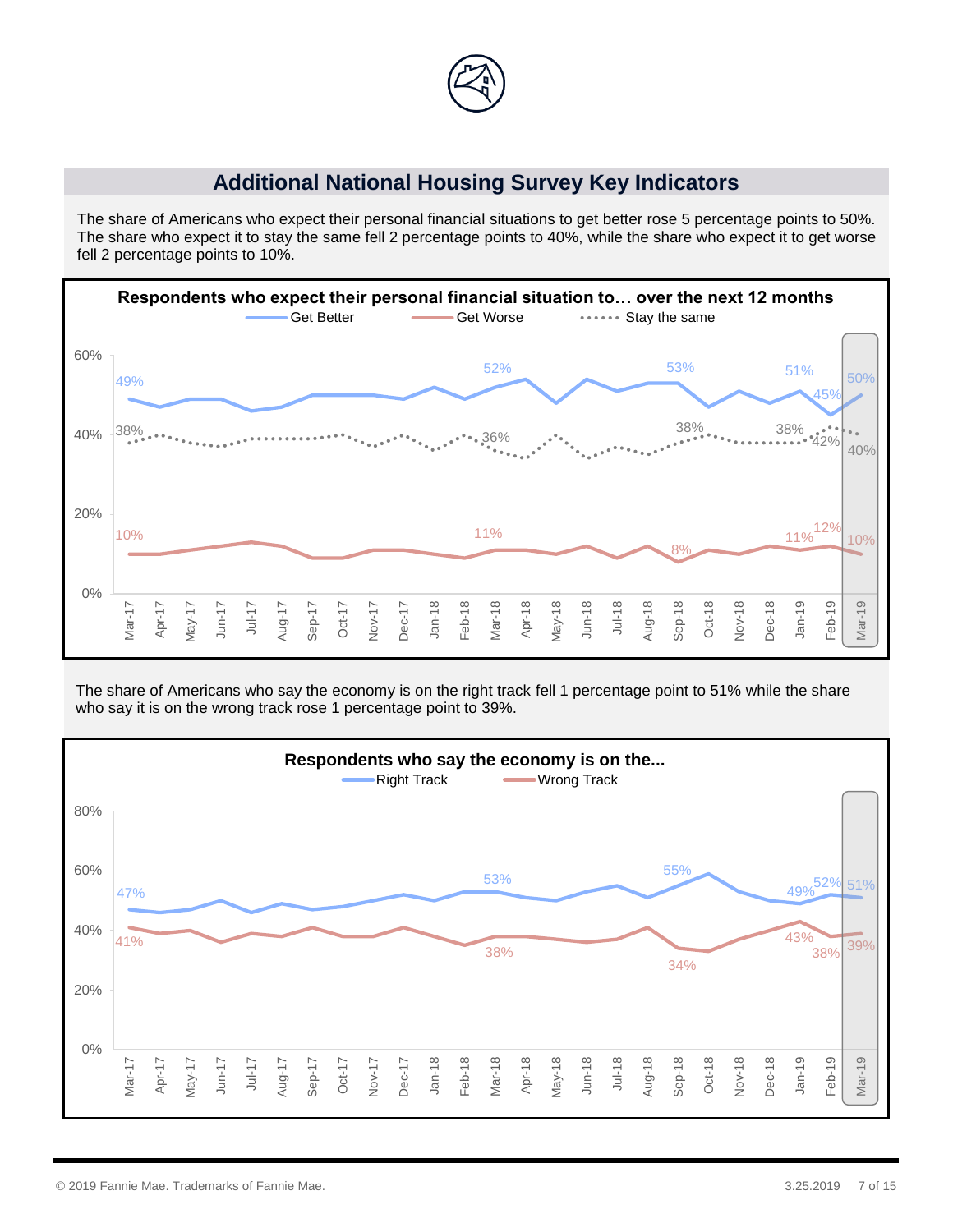

# **The National Housing Survey®**

March 2019 APPENDIX

#### **About the Survey**

The National Housing Survey® polled a nationally representative sample of 1,000 household financial decision makers (margin of error ±3.1%) aged 18 and older between March 2, 2019 and March 24, 2019. Most of the data collection occurred during the first two weeks of this period.

Interviews were conducted by PSB, in coordination with Fannie Mae.

The statistics in this release were estimated from sample surveys and are subject to sampling variability as well as nonsampling error, including bias and variance from response, nonreporting, and undercoverage. Averages of expected price changes were calculated after converting responses of "stay the same" to 0% and after excluding outliers, which were defined to be responses that were more than two standard deviations from the means.

| How the Home Purchase Sentiment Index (HPSI) is Calculated*                                                                                                                                                             |       |  |  |
|-------------------------------------------------------------------------------------------------------------------------------------------------------------------------------------------------------------------------|-------|--|--|
| Net Good Time to <b>Buy</b><br>Very or Somewhat Good Time To Buy - Very or Somewhat Bad Time To Buy                                                                                                                     | Q12   |  |  |
| Net Good Time to Sell<br>Very or Somewhat Good Time To Sell - Very or Somewhat Bad Time To Sell                                                                                                                         | Q13   |  |  |
| Net Home Prices Will Go Up (next 12 months)<br>Home Prices Will Go Up - Home Prices Will Go Down                                                                                                                        | Q15   |  |  |
| Net Mortgage Rates Will Go Down (next 12 months)<br>Mortgage Rates Will Go Down - Mortgage Rates Will Go Up                                                                                                             | Q20B  |  |  |
| Net Confident About Not Losing Job (next 12 months)<br>Not at All or Not Very Concerned about Losing Job – Very or Somewhat Concerned about<br>Losing Job                                                               | Q112B |  |  |
| Net Household <b>Income</b> is Significantly Higher (past 12 months)<br>Income is Significantly Higher - Income is Significantly Lower                                                                                  | Q116  |  |  |
| $Q12 + Q13 + Q15 + Q20B + Q112B + Q116$<br>$HPSI =$<br>$+63.5$                                                                                                                                                          |       |  |  |
| * The HPSI calculation includes the addition of a constant of 63.5 in order to set the index's initial value at 60 as of March 2011, in range<br>with the Index of Consumer Sentiment and the Consumer Confidence Index |       |  |  |

**Time Series Data:** [http://fanniemae.com/resources/file/research/housingsurvey/xls/nhs-monthly-indicator-data-](http://fanniemae.com/resources/file/research/housingsurvey/xls/nhs-monthly-indicator-data-040819.xlsx)[040819.xlsx](http://fanniemae.com/resources/file/research/housingsurvey/xls/nhs-monthly-indicator-data-040819.xlsx)

**HPSI Overview:** <http://fanniemae.com/resources/file/research/housingsurvey/pdf/hpsi-overview.pdf>

**HPSI White Paper:** <http://fanniemae.com/resources/file/research/housingsurvey/pdf/hpsi-whitepaper.pdf>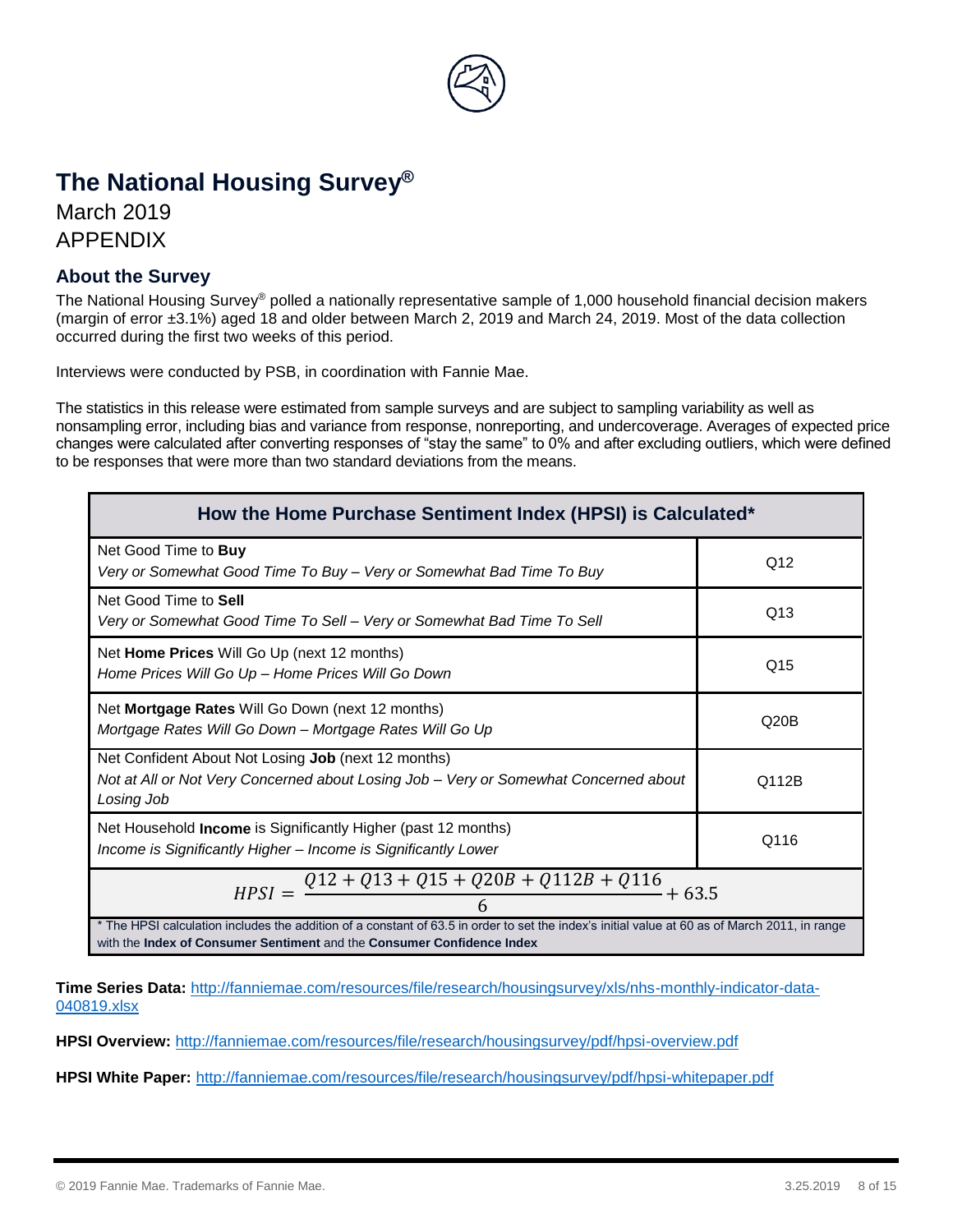

| Home Purchase Sentiment Index Over the Past 12 Months |      |  |
|-------------------------------------------------------|------|--|
| March 2018                                            | 88.3 |  |
| April 2018                                            | 91.7 |  |
| May 2018                                              | 92.3 |  |
| <b>June 2018</b>                                      | 90.7 |  |
| <b>July 2018</b>                                      | 86.5 |  |
| August 2018                                           | 88.0 |  |
| September 2018                                        | 87.7 |  |
| October 2018                                          | 85.7 |  |
| November 2018                                         | 86.2 |  |
| December 2018                                         | 83.5 |  |
| January 2019                                          | 84.7 |  |
| February 2019                                         | 84.3 |  |
| <b>March 2019</b>                                     | 89.8 |  |

#### **Percent of respondents who say it is a good or bad time to buy**

|                   | % Good Time to Buy | % Bad Time to Buy | Net % Good Time to Buy |
|-------------------|--------------------|-------------------|------------------------|
| March 2018        | 62                 | 30                | 32                     |
| April 2018        | 61                 | 32                | 29                     |
| May 2018          | 59                 | 31                | 28                     |
| <b>June 2018</b>  | 59                 | 31                | 28                     |
| <b>July 2018</b>  | 58                 | 34                | 24                     |
| August 2018       | 57                 | 36                | 21                     |
| September 2018    | 58                 | 32                | 26                     |
| October 2018      | 55                 | 34                | 21                     |
| November 2018     | 57                 | 34                | 23                     |
| December 2018     | 52                 | 41                | 11                     |
| January 2019      | 53                 | 38                | 15                     |
| February 2019     | 53                 | 38                | 15                     |
| <b>March 2019</b> | 56                 | 34                | 22                     |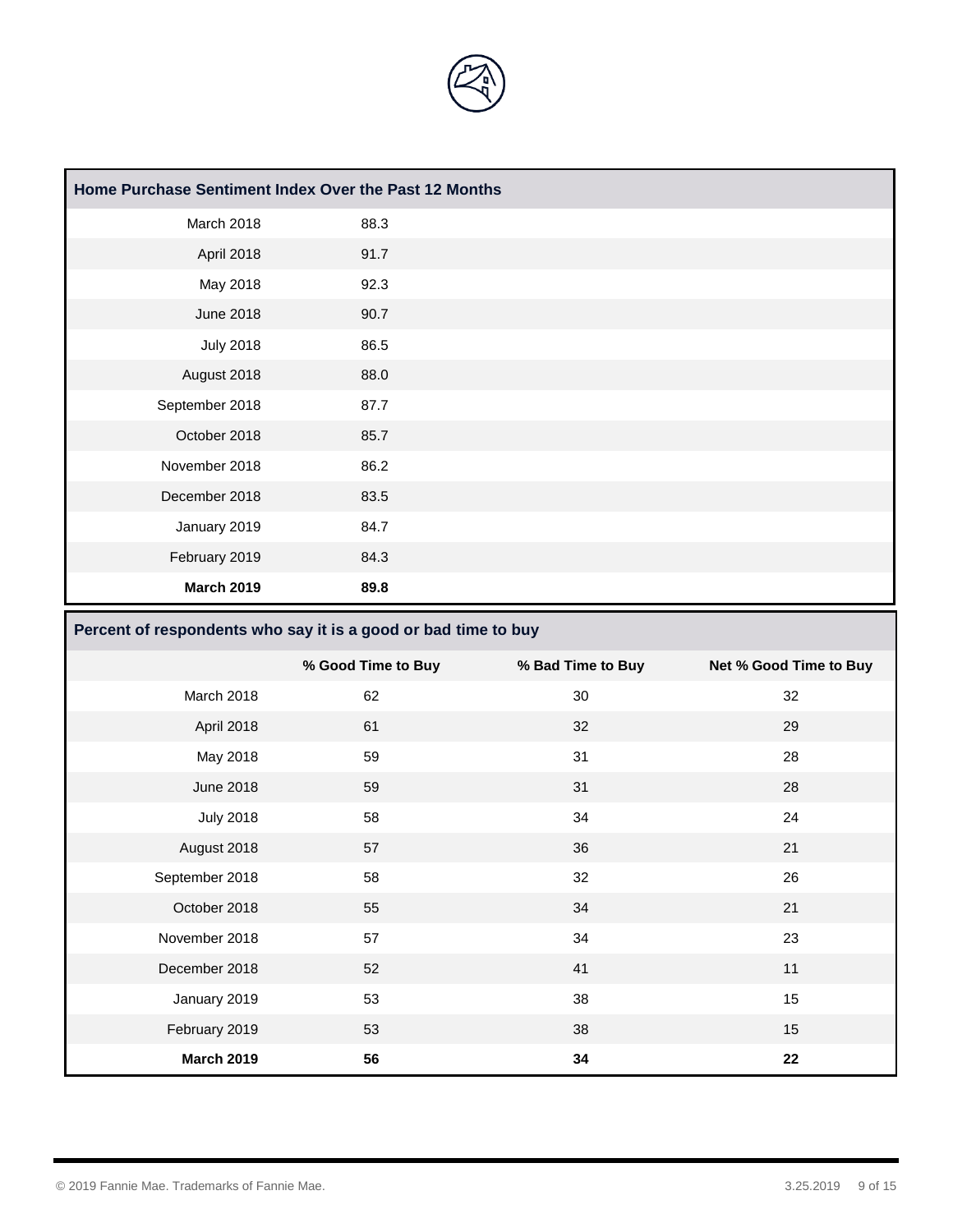

| Percent of respondents who say it is a good or bad time to sell |                     |                    |                         |
|-----------------------------------------------------------------|---------------------|--------------------|-------------------------|
|                                                                 | % Good Time to Sell | % Bad Time to Sell | Net % Good Time to Sell |
| March 2018                                                      | 66                  | 27                 | 39                      |
| April 2018                                                      | 68                  | 23                 | 45                      |
| May 2018                                                        | 67                  | 21                 | 46                      |
| <b>June 2018</b>                                                | 69                  | 22                 | 47                      |
| <b>July 2018</b>                                                | 66                  | 25                 | 41                      |
| August 2018                                                     | 64                  | 26                 | 38                      |
| September 2018                                                  | 64                  | 26                 | 38                      |
| October 2018                                                    | 62                  | 27                 | 35                      |
| November 2018                                                   | 63                  | 28                 | 35                      |
| December 2018                                                   | 64                  | 28                 | 36                      |
| January 2019                                                    | 63                  | 28                 | 35                      |
| February 2019                                                   | 60                  | 30                 | 30                      |
| <b>March 2019</b>                                               | 66                  | 23                 | 43                      |

| Percent of respondents who say home prices will go up, go down, or stay the same in the next 12 months |         |                  |                         |
|--------------------------------------------------------------------------------------------------------|---------|------------------|-------------------------|
|                                                                                                        | % Go Up | % Go Down        | Net % Prices Will Go Up |
| March 2018                                                                                             | 51      | 9                | 42                      |
| April 2018                                                                                             | 55      | $\,6\,$          | 49                      |
| May 2018                                                                                               | 55      | $\,6\,$          | 49                      |
| <b>June 2018</b>                                                                                       | 55      | $\boldsymbol{9}$ | 46                      |
| <b>July 2018</b>                                                                                       | 49      | 10               | 39                      |
| August 2018                                                                                            | 48      | 10               | 38                      |
| September 2018                                                                                         | 49      | 10               | 39                      |
| October 2018                                                                                           | 46      | $\boldsymbol{9}$ | 37                      |
| November 2018                                                                                          | 46      | 13               | 33                      |
| December 2018                                                                                          | 45      | 14               | 31                      |
| January 2019                                                                                           | 45      | 15               | 30                      |
| February 2019                                                                                          | 43      | 10               | 33                      |
| <b>March 2019</b>                                                                                      | 49      | 11               | 38                      |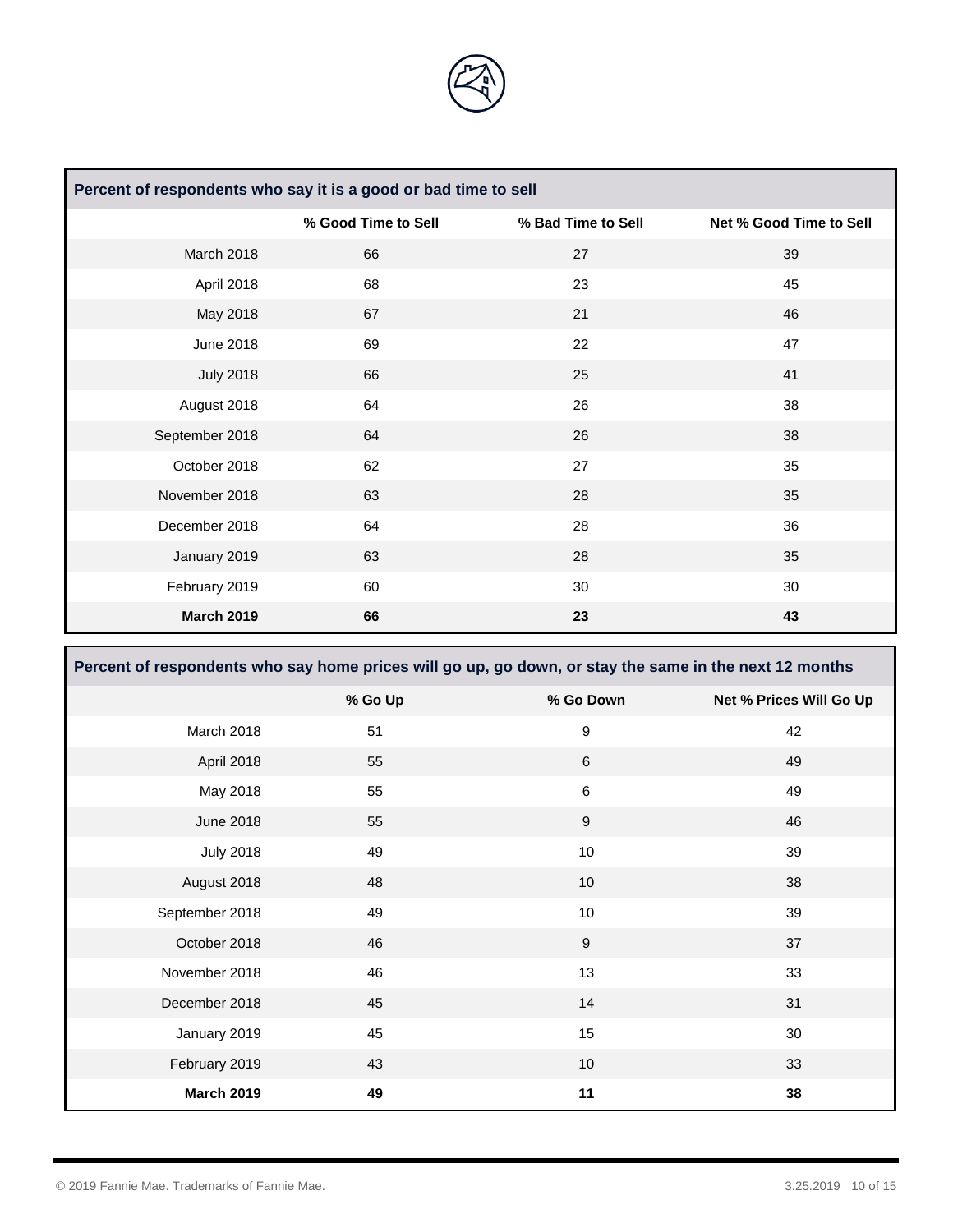

|                   | Percent of respondents who say mortgage rates will go up, go down, or stay the same in the next 12 months |                 |                            |
|-------------------|-----------------------------------------------------------------------------------------------------------|-----------------|----------------------------|
|                   | % Go Up                                                                                                   | % Go Down       | Net % Rates Will Go Down   |
| March 2018        | 57                                                                                                        | $\sqrt{5}$      | $-52$                      |
| April 2018        | 54                                                                                                        | $\,6\,$         | $-48$                      |
| May 2018          | 54                                                                                                        | $\sqrt{5}$      | $-49$                      |
| <b>June 2018</b>  | 58                                                                                                        | $\sqrt{5}$      | $-53$                      |
| <b>July 2018</b>  | 58                                                                                                        | $\,6$           | $-52$                      |
| August 2018       | 58                                                                                                        | $6\phantom{1}$  | $-52$                      |
| September 2018    | 60                                                                                                        | $\overline{4}$  | $-56$                      |
| October 2018      | 61                                                                                                        | $\overline{4}$  | $-57$                      |
| November 2018     | 60                                                                                                        | $\overline{4}$  | $-56$                      |
| December 2018     | 61                                                                                                        | $\sqrt{5}$      | $-56$                      |
| January 2019      | 59                                                                                                        | $\,6$           | $-53$                      |
| February 2019     | 55                                                                                                        | 3               | $-52$                      |
| <b>March 2019</b> | 51                                                                                                        | $\bf 6$         | $-45$                      |
|                   | Percent of respondents who say are concerned or not concerned about losing their job                      |                 |                            |
|                   |                                                                                                           |                 |                            |
|                   | % Concerned                                                                                               | % Not Concerned | <b>Net % Not Concerned</b> |
| March 2018        | 14                                                                                                        | 85              | 71                         |
| April 2018        | 12                                                                                                        | 88              | 76                         |
| May 2018          | 11                                                                                                        | 89              | 78                         |
| <b>June 2018</b>  | 12                                                                                                        | 88              | 76                         |
| <b>July 2018</b>  | 17                                                                                                        | 82              | 65                         |
| August 2018       | 10                                                                                                        | 90              | 80                         |
| September 2018    | $10$                                                                                                      | 89              | 79                         |
| October 2018      | 11                                                                                                        | 89              | 78                         |
| November 2018     | 11                                                                                                        | 88              | $77\,$                     |
| December 2018     | 10                                                                                                        | 89              | 79                         |
| January 2019      | 13                                                                                                        | 86              | 73                         |
| February 2019     | $\boldsymbol{9}$                                                                                          | $90\,$          | 81                         |

**The Committee of the Committee of the Committee** 

and the state of the state of the state of the state of the state of the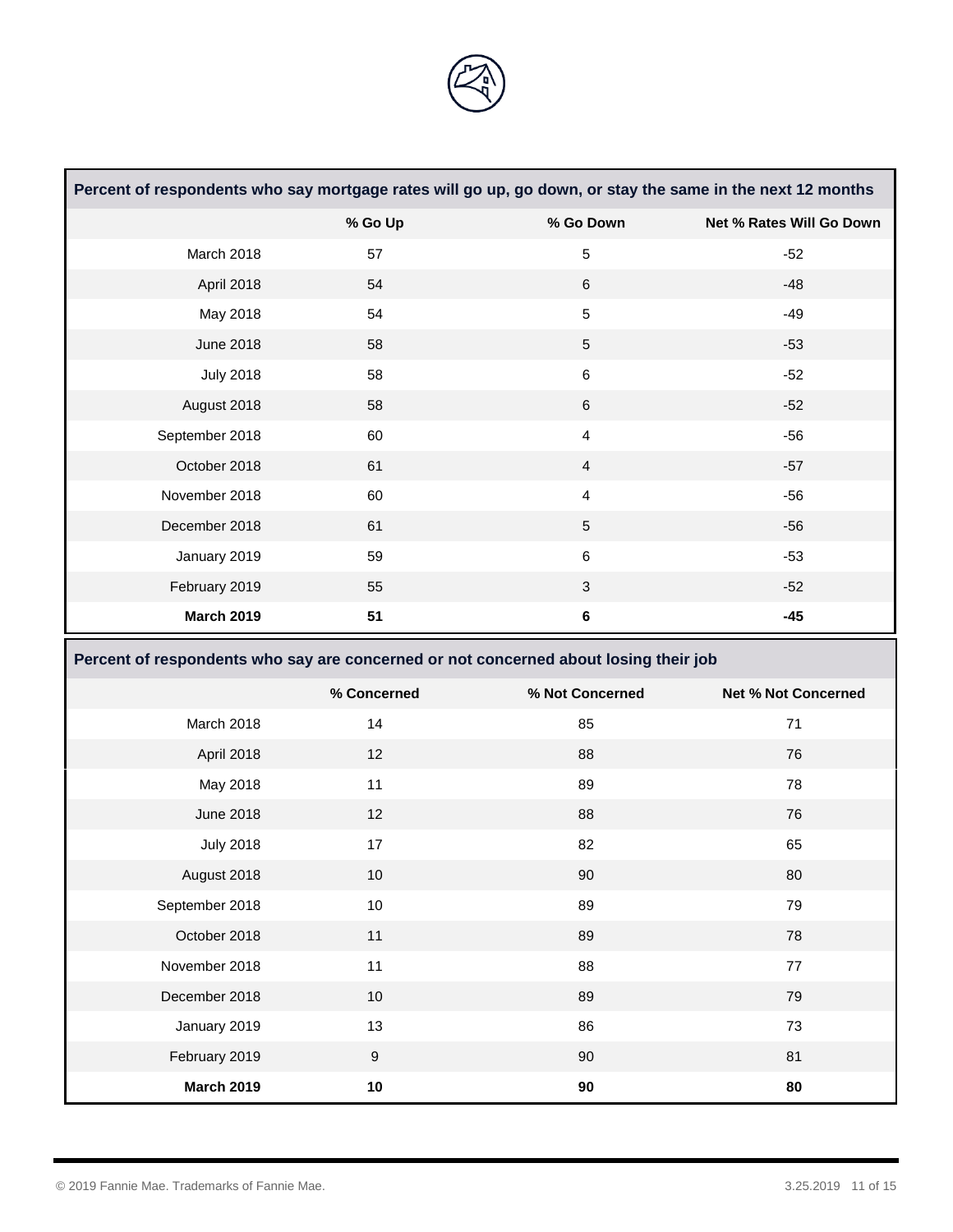

|                                              | Percent of respondents who say their household income is higher, lower, or about the same compared to 12 months ago |                         |              |
|----------------------------------------------|---------------------------------------------------------------------------------------------------------------------|-------------------------|--------------|
|                                              | % Significantly Higher                                                                                              | % Significantly Lower   | Net % Higher |
| March 2018                                   | 28                                                                                                                  | 11                      | 17           |
| April 2018                                   | 28                                                                                                                  | $10$                    | 18           |
| May 2018                                     | 30                                                                                                                  | $\boldsymbol{9}$        | 21           |
| <b>June 2018</b>                             | 28                                                                                                                  | $\boldsymbol{9}$        | 19           |
| <b>July 2018</b>                             | 31                                                                                                                  | 10                      | 21           |
| August 2018                                  | 31                                                                                                                  | $\boldsymbol{9}$        | 22           |
| September 2018                               | 28                                                                                                                  | $\boldsymbol{9}$        | 19           |
| October 2018                                 | 29                                                                                                                  | 10                      | 19           |
| November 2018                                | 32                                                                                                                  | $\bf 8$                 | 24           |
| December 2018                                | 31                                                                                                                  | 12                      | 19           |
| January 2019                                 | 34                                                                                                                  | $\overline{7}$          | 27           |
| February 2019                                | 27                                                                                                                  | $\boldsymbol{9}$        | 18           |
| <b>March 2019</b>                            | 27                                                                                                                  | $\overline{\mathbf{7}}$ | ${\bf 20}$   |
|                                              |                                                                                                                     |                         |              |
| Average home/rental price change expectation |                                                                                                                     |                         |              |
|                                              | % Home Price Change                                                                                                 | % Rental Price Change   |              |
| March 2018                                   | 3.0                                                                                                                 | 4.5                     |              |
| April 2018                                   | 3.9                                                                                                                 | 5.7                     |              |
| May 2018                                     | $3.5\,$                                                                                                             | 4.6                     |              |
| <b>June 2018</b>                             | 2.6                                                                                                                 | 4.0                     |              |
| <b>July 2018</b>                             | 2.3                                                                                                                 | 4.8                     |              |
| August 2018                                  | 2.8                                                                                                                 | 4.4                     |              |
| September 2018                               | 2.6                                                                                                                 | 4.5                     |              |
| October 2018                                 | 2.6                                                                                                                 | 4.3                     |              |
| November 2018                                | $2.5\,$                                                                                                             | 4.4                     |              |
| December 2018                                | 2.3                                                                                                                 | 4.7                     |              |
| January 2019                                 | 1.6                                                                                                                 | $3.8\,$                 |              |
| February 2019                                | $2.5\,$                                                                                                             | 4.3                     |              |

<u> Tanzania di Bandaria di Bandaria di Bandaria di Bandaria di Bandaria di Bandaria di Bandaria di Bandaria di Ba</u>

<u> 1989 - Johann Barnett, mars eta inperiodoren erroman erroman erroman erroman erroman erroman erroman erroman</u>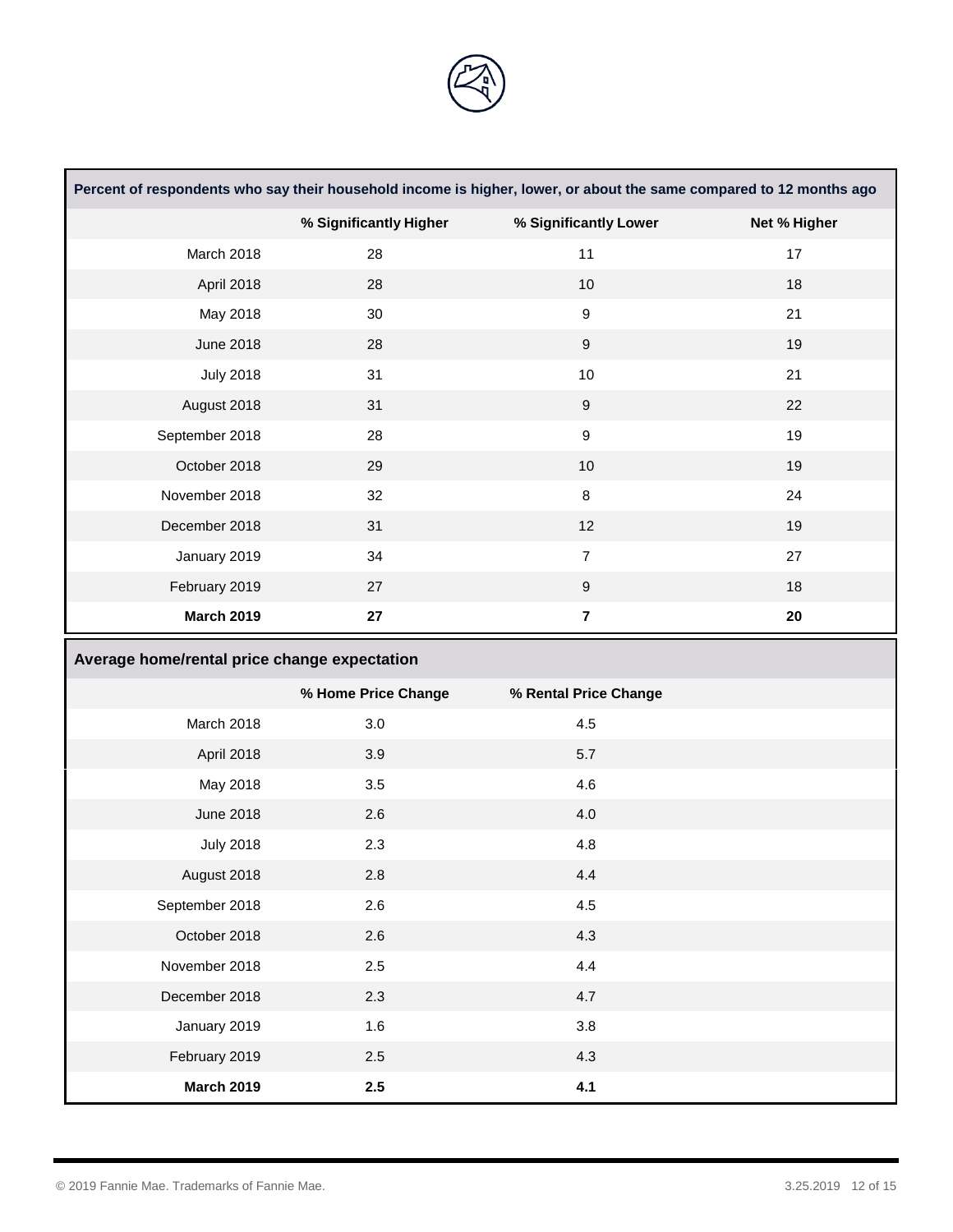

| Percent of respondents who say home rental prices will go up, go down, or stay the same in the next 12<br>months |         |                |                 |
|------------------------------------------------------------------------------------------------------------------|---------|----------------|-----------------|
|                                                                                                                  | % Go Up | % Go Down      | % Stay the Same |
| March 2018                                                                                                       | 58      | $\overline{2}$ | 36              |
| April 2018                                                                                                       | 61      | $\overline{2}$ | 31              |
| May 2018                                                                                                         | 61      | $\overline{2}$ | 31              |
| June 2018                                                                                                        | 54      | $\overline{4}$ | 39              |
| <b>July 2018</b>                                                                                                 | 60      | 3              | 32              |
| August 2018                                                                                                      | 59      | 5              | 31              |
| September 2018                                                                                                   | 59      | $\overline{c}$ | 33              |
| October 2018                                                                                                     | 57      | $\overline{4}$ | 32              |
| November 2018                                                                                                    | 60      | $\overline{4}$ | 33              |
| December 2018                                                                                                    | 58      | $\mathfrak{S}$ | 33              |
| January 2019                                                                                                     | 58      | 6              | 34              |
| February 2019                                                                                                    | 56      | 3              | 35              |
| <b>March 2019</b>                                                                                                | 59      | 4              | 31              |

| Percent of respondents who say they would buy or rent if they were going to move |       |        |  |
|----------------------------------------------------------------------------------|-------|--------|--|
|                                                                                  | % Buy | % Rent |  |
| March 2018                                                                       | 70    | 26     |  |
| April 2018                                                                       | 66    | 28     |  |
| May 2018                                                                         | 67    | 29     |  |
| <b>June 2018</b>                                                                 | 68    | 26     |  |
| <b>July 2018</b>                                                                 | 65    | 30     |  |
| August 2018                                                                      | 67    | 28     |  |
| September 2018                                                                   | 66    | 30     |  |
| October 2018                                                                     | 69    | 26     |  |
| November 2018                                                                    | 68    | 28     |  |
| December 2018                                                                    | 66    | 29     |  |
| January 2019                                                                     | 68    | 27     |  |
| February 2019                                                                    | 65    | 30     |  |
| <b>March 2019</b>                                                                | 69    | 26     |  |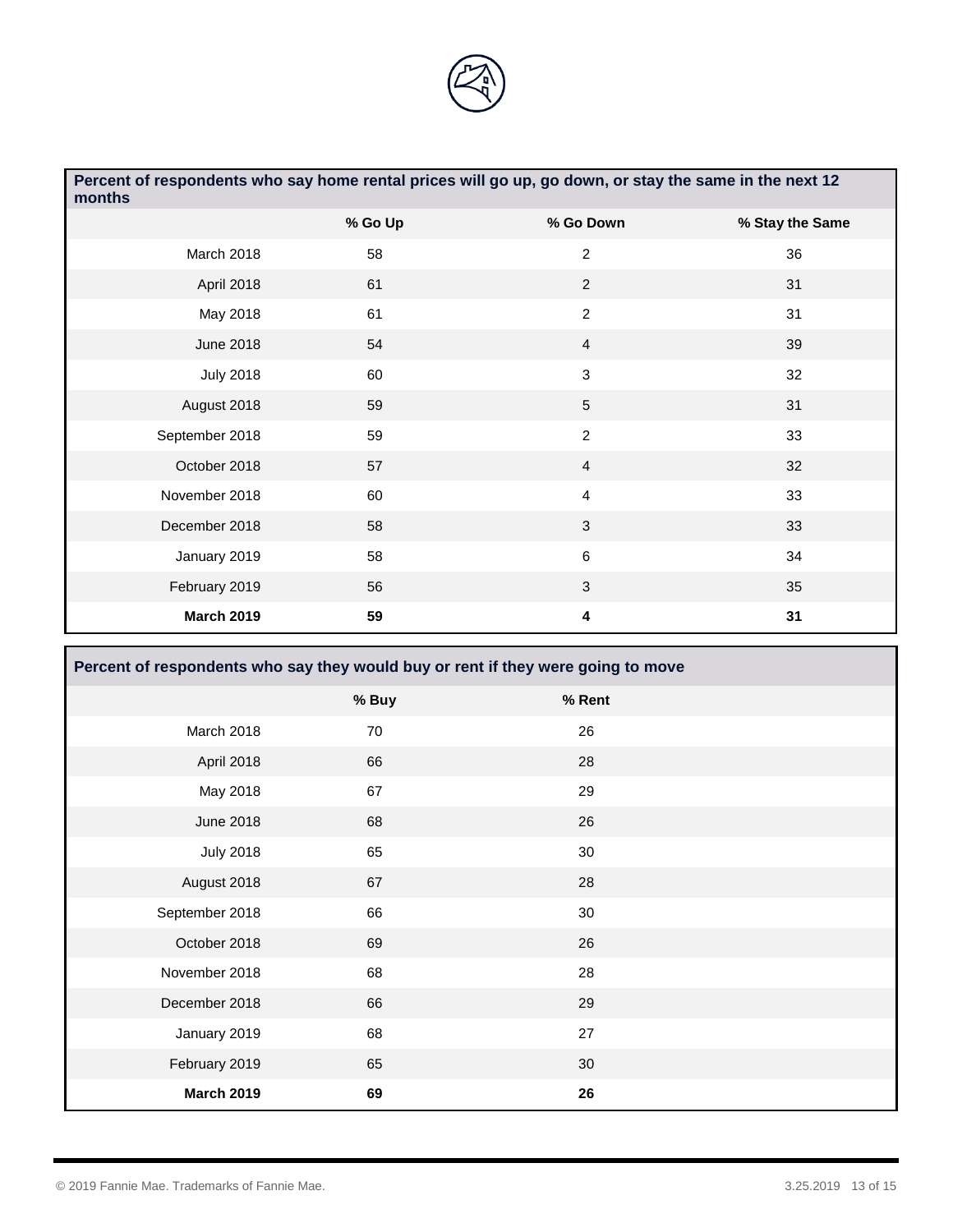

| Percent of respondents who think it would be difficult or easy for them to get a home mortgage today |             |        |  |
|------------------------------------------------------------------------------------------------------|-------------|--------|--|
|                                                                                                      | % Difficult | % Easy |  |
| March 2018                                                                                           | 37          | 59     |  |
| April 2018                                                                                           | 43          | 54     |  |
| May 2018                                                                                             | 41          | 56     |  |
| <b>June 2018</b>                                                                                     | 38          | 58     |  |
| <b>July 2018</b>                                                                                     | 39          | 57     |  |
| August 2018                                                                                          | 41          | 58     |  |
| September 2018                                                                                       | 41          | 56     |  |
| October 2018                                                                                         | 45          | 52     |  |
| November 2018                                                                                        | 40          | 57     |  |
| December 2018                                                                                        | 43          | 55     |  |
| January 2019                                                                                         | 42          | 55     |  |
| February 2019                                                                                        | 40          | 58     |  |
| <b>March 2019</b>                                                                                    | 40          | 58     |  |

| Percent of respondents who expect their personal financial situation to get better, get worse, or stay the same in<br>the next 12 months |              |                  |                 |
|------------------------------------------------------------------------------------------------------------------------------------------|--------------|------------------|-----------------|
|                                                                                                                                          | % Get Better | % Get Worse      | % Stay the Same |
| March 2018                                                                                                                               | 52           | 11               | 36              |
| April 2018                                                                                                                               | 54           | 11               | 34              |
| May 2018                                                                                                                                 | 48           | 10               | 40              |
| <b>June 2018</b>                                                                                                                         | 54           | 12               | 34              |
| <b>July 2018</b>                                                                                                                         | 51           | $\boldsymbol{9}$ | 37              |
| August 2018                                                                                                                              | 53           | 12               | 35              |
| September 2018                                                                                                                           | 53           | 8                | 38              |
| October 2018                                                                                                                             | 47           | 11               | 40              |
| November 2018                                                                                                                            | 51           | 10               | 38              |
| December 2018                                                                                                                            | 48           | 12               | 38              |
| January 2019                                                                                                                             | 51           | 11               | 38              |
| February 2019                                                                                                                            | 45           | 12               | 42              |
| <b>March 2019</b>                                                                                                                        | 50           | 10               | 40              |